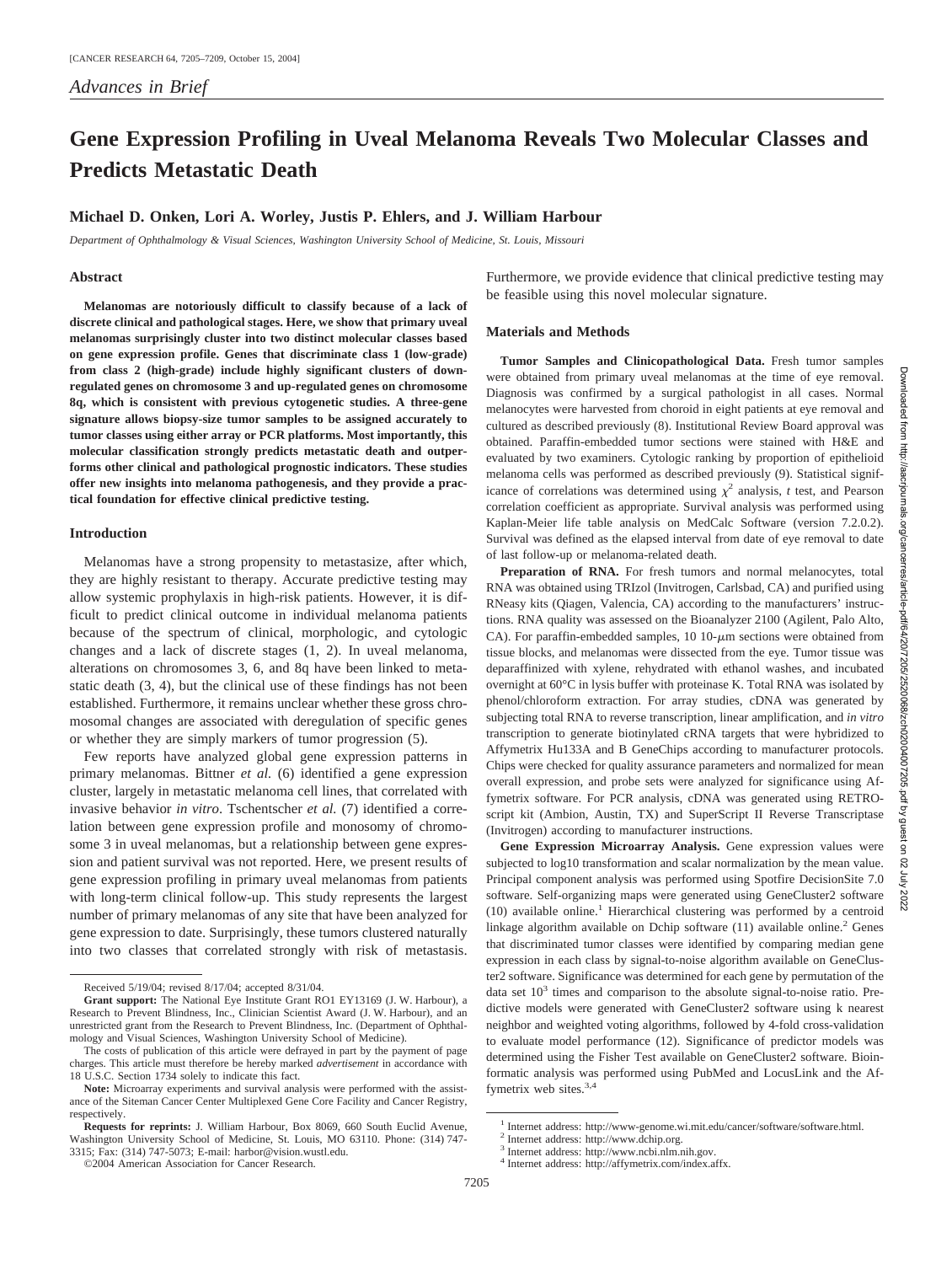**PCR and Analysis of Masked Samples.** Real-time PCR was performed using Lux Fluorogenic primer kit (Invitrogen) and an ICycler thermocycler (Bio-Rad, Hercules, CA) according to manufacturer instructions. PCR was used to analyze seven class-discriminating genes and glyceraldehyde-3 phosphate dehydrogenase as a control (see Supplemental File 1 for primer sequences). Results were analyzed with ICycler software. The  $\Delta C_T$  values (differences between logarithms of expressions of glyceraldehyde-3-phosphate dehydrogenase and gene of interest) generated by ICycler software were shifted globally to generate a minimum value  $= 1$ . To normalize for differences in initial RNA concentration, expression values were then divided by the mean expression value for each tumor.

**Comparative Genomic Hybridization Microarray Analysis.** Genomic DNA was prepared from 10 fresh tumor specimens using the Wizard Genomic DNA purification kit (Promega, Madison, WI) and used for comparative genomic hybridization, which was performed as a service provided by the Microarray Shared Resource at the Comprehensive Cancer Center, University of California, San Francisco, using a microarray-based platform containing a genome-wide collection of genomic contigs, as described previously (13). A  $log2$  average raw ratio of  $> 0.5$  was used as the threshold for significant DNA copy number deviations.

## **Results and Discussion**

**Primary Uveal Melanomas Cluster into Two Discrete Molecular Classes.** We examined the gene expression profiles of 25 primary untreated uveal melanomas using high-density oligonucleotide arrays containing  $\sim$ 44,690 probe sets. Hypothetical genes and expressed sequence tags were removed, and the remaining 34,382 probe sets were filtered to exclude those with a median significance level of  $P > 0.005$  as determined by Affymetrix software. This filtering process resulted in 3075 highly significant genes for additional analysis. Unsupervised analysis was performed using principal component analysis, which exhibited distinct clusters of 14 and 11 tumors (Fig. 1*A*), referred to as class 1 and class 2, respectively. The percent variability explained by the first principal component was 93.8%, the second component 1.6%, and the third component 0.9%. The first component included the top three discriminating genes (see below). Self-organizing maps, another method of unsupervised analysis, showed a similar clustering of tumors when 2 to 16 bins were

Fig. 1. Gene expression profile analysis of primary uveal melanomas reveals two distinct tumor classes. *A*, principal component analysis (PCA) demonstrating a tight cluster of 14 tumors (*blue spheres*; class 1) and a distinct cluster of 11 tumors (*red spheres*; class 2). *B*, hierarchical clustering heat map of 62 discriminating genes with an absolute signal-tonoise (S2N) score  $\geq 0.25$  and  $P \leq 0.01$ . Class 1 (low-grade) and class 2 (high-grade) tumors are indicated. *Blue asterisks* indicate chromosome 3 genes that are down-regulated in class 2, *red asterisks* indicate chromosome 8q genes that are up-regulated in class 2, and *black asterisks* indicate chromosome 8q genes that are down-regulated in class 2. *C*, chromosomal distribution of the top 62 (*left panel*) and top 26 (*right panel*) discriminating genes with screening criteria indicated below each panel. The short arm (p) and long arm (q) are indicated for each chromosome. *D*, Gene Ontology functional groups for the top 26 genes. For *C* and *D*, *blue bars* indicate genes that are down-regulated, and *red bars* indicate genes that are up-regulated in class 2 tumors.

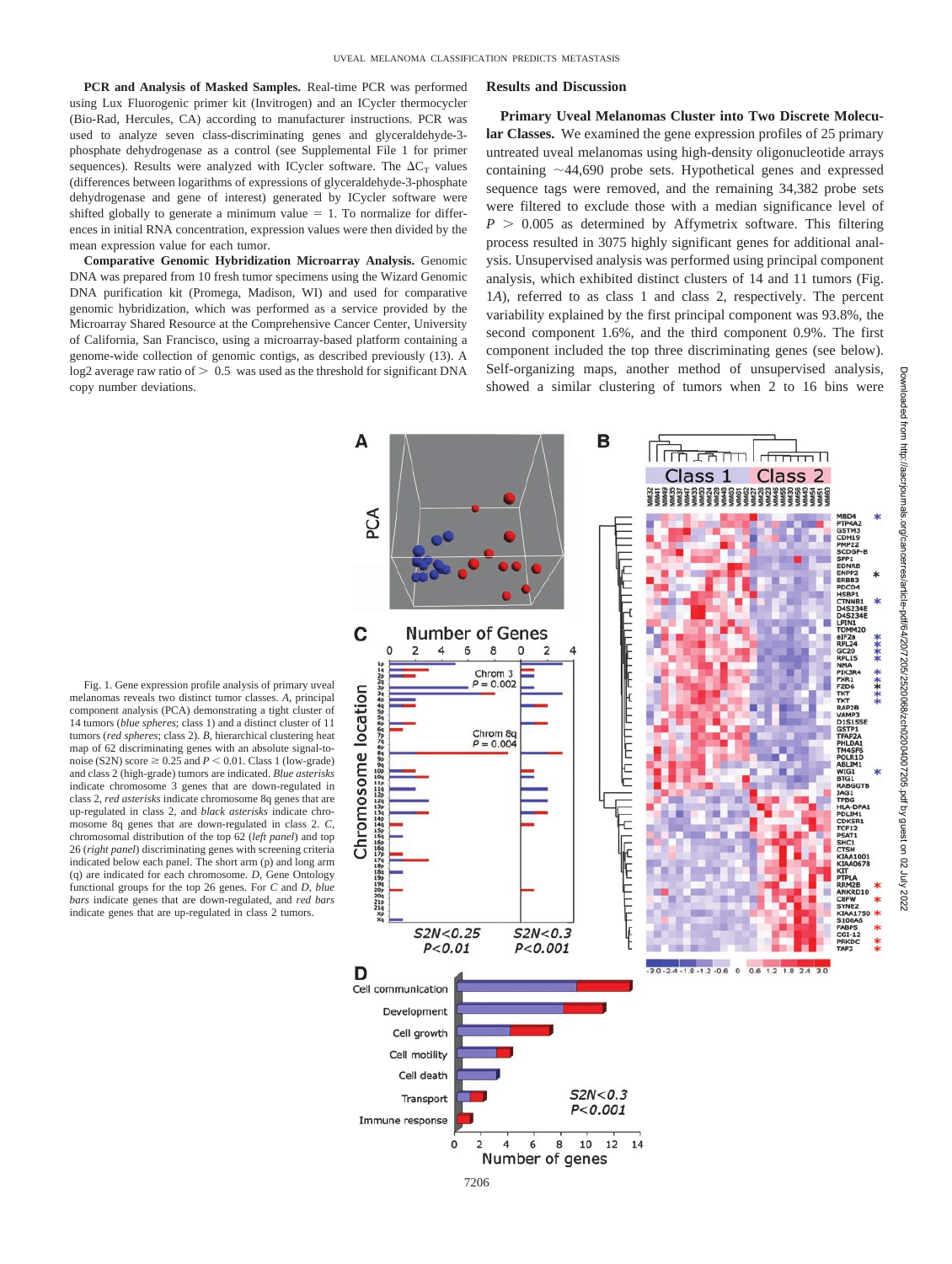specified, and with 4 or fewer bins, the principal component analysis and self-organizing map clusterings were identical (Supplemental File 2).

**Identification of Discriminating Genes.** We next used supervised techniques to identify genes that discriminate the tumor classes. Median expression for the 3075 genes was compared between class 1 and class 2 using a signal-to-noise algorithm. Genes were initially filtered for an signal-to-noise score  $\geq 0.25$  and a significance level of  $P \leq 0.01$  (1% permutation level). This filtering process resulted in 62 discriminating genes, including significant gene clusters on chromosome 3 ( $P = 0.002$ ) and 8q ( $P = 0.004$ ) that were down-regulated and up-regulated, respectively, in class 2 tumors (Fig. 1, *B* and *C*). This finding corroborates previous cytogenetic work showing that loss of chromosome 3 and gain of chromosome 8q correlate with metastatic death (3, 14). Interestingly, however, when this group of genes was further enriched using a threshold signal-to-noise score  $\geq 0.3$  and a significance level of  $P \le 0.001$  (0.1% permutation level), most of the genes on chromosomes 3 and 8q were excluded (Fig. 1*C*). Gene Ontology biological function annotations for the top 26 genes included cell communication (13 genes), development (11 genes), cell growth (7 genes), cell motility (4 genes), and cell death (3 genes; Fig. 1*D*). Interestingly, most of the developmental genes (including *KIT*, *ERBB3*, *EDNRB*, *SPP1*, *FZD6*, *TFAP2A*, and *SCDGF-B*) have been implicated in neural crest development, which gives rise to melanocytes.

**Molecular Classes Correlate with Cytologic Severity.** We next analyzed the tumor classes for correlation with clinical and pathological features (Supplemental File 3). The only feature to demonstrate an association with tumor class was advanced patient age, a known risk factor for metastasis (15). Mean age was 56 years in class 1 and 73 years in class 2 ( $P = 0.008$ ). To rule out the possibility that the melanoma gene expression patterns were solely a function of age rather than intrinsic biological differences between tumor classes, we examined the expression of 26 discriminating genes in normal uveal melanocytes from 8 patients ranging in age from 29 to 75 years (mean, 63 years). The melanocytes were analyzed using Affymetrix Gene-Chips in the same manner as the tumor samples described above. There was no correlation with age for any of the genes (*P* range, 0.15 to 0.97), suggesting that age alone is unlikely to account for the observed gene expression patterns.

Interestingly, the classification correlated poorly with melanoma cell type as recorded on pathology reports. However, because these tumors display a spectrum of cytologic features from well-differentiated spindle cells to poorly differentiated epithelioid cells (2), we obtained a more quantitative estimate of tumor cytology by ranking the melanomas from lowest to highest proportion of epithelioid cells, as described previously (9). Cytologic rank exhibited high interexam-

iner reproducibility  $(r = 0.8, P \le 0.0001)$  and correlated strongly with molecular classification ( $P < 0.0001$ ); class 1 corresponded to lowergrade spindle melanomas, whereas class 2 corresponded to the highergrade melanomas with more epithelioid cells.

**As Few as Three Genes Are Required for Accurate Class Prediction.** To identify a small set of genes that accurately predict class label, we analyzed the 26 discriminating genes using weighted voting and k nearest neighbor prediction algorithms. The overall model performance of each model was specified by the number of errors generated by 4-fold cross-validation (12). The best results were obtained using weighted voting, and subsequent analyses were performed using this algorithm. As few as three genes predicted correctly the class labels of all tumor samples with no errors, and there was no improvement in confidence by inclusion of more than three genes (Fig. 2*A*). One of the optimal three-gene sets (*PHLDA1*, *FZD6*, and *ENPP2*) demonstrated a significance of  $P = 3.5 \times 10^{-5}$  by Fisher test and was chosen as the gene expression signature for additional analysis (Fig. 2*B*). The microarray expression values of the three signature genes, as well as four other top classifiers, were validated by real-time PCR analysis of RNA samples from 12 of the aforementioned tumors. All seven genes exhibited strong correlation between PCR and microarray expression values (P range,  $0.01$  to  $\leq 0.001$ ; Supplemental File 1).

**Molecular Signature Predicts Patient Survival.** To determine the ability of the molecular classifier to accurately predict metastatic death, we evaluated patient survival using Kaplan-Meier life table analysis. Before performing this analysis, an additional independent set of 25 primary untreated uveal melanomas (9 fresh tumor samples and 16 formalin-fixed, paraffin-embedded samples) was classified using the three-gene signature and the weighted voting predictor. Notably, these additional assays were performed using real-time PCR to analyze RNA from small tumor samples that were similar in size to those obtained at biopsy  $( $40 \text{ mg}$ ).$  Survival analysis of all 50 patients revealed only one metastatic death among class 1 patients, compared with eight in class 2 patients (Fig. 3). The 92-month survival probability was 95% in class 1 *versus* 31% in class 2 ( $P = 0.01$ ). Furthermore, the molecular classifier outperformed all other clinical and pathological prognostic factors (Fig. 3).

**Comparison of Molecular Classifier with Chromosomal Aberrations.** The most common cytogenetic changes in uveal melanoma include loss of DNA on chromosome 3, gain on 6p, loss on 6q, and gain on 8q (3, 16, 17). We compared our molecular classification to cytogenetic changes in 10 of the tumor samples using microarraybased comparative genomic hybridization. Loss of 6q and gain of 8q were the most common abnormalities, but these changes exhibited no correlation with molecular classification (Fig. 4). In contrast, gain of

Fig. 2. Supervised training models identify a three-gene signature that accurately predicts tumor class. *A*, correct assignments and confidence scores (with SE) using a weighted voting algorithm. The performance of the model is indicated as a function of the number of genes included in the model. As few as three genes assign all tumors to the correct class with no improvement in performance by including additional genes. *B*, comparison of mean Affymetrix gene expression values in class 1 *versus* class 2 tumors for the 3 signature genes (*error bars* indicate SE).

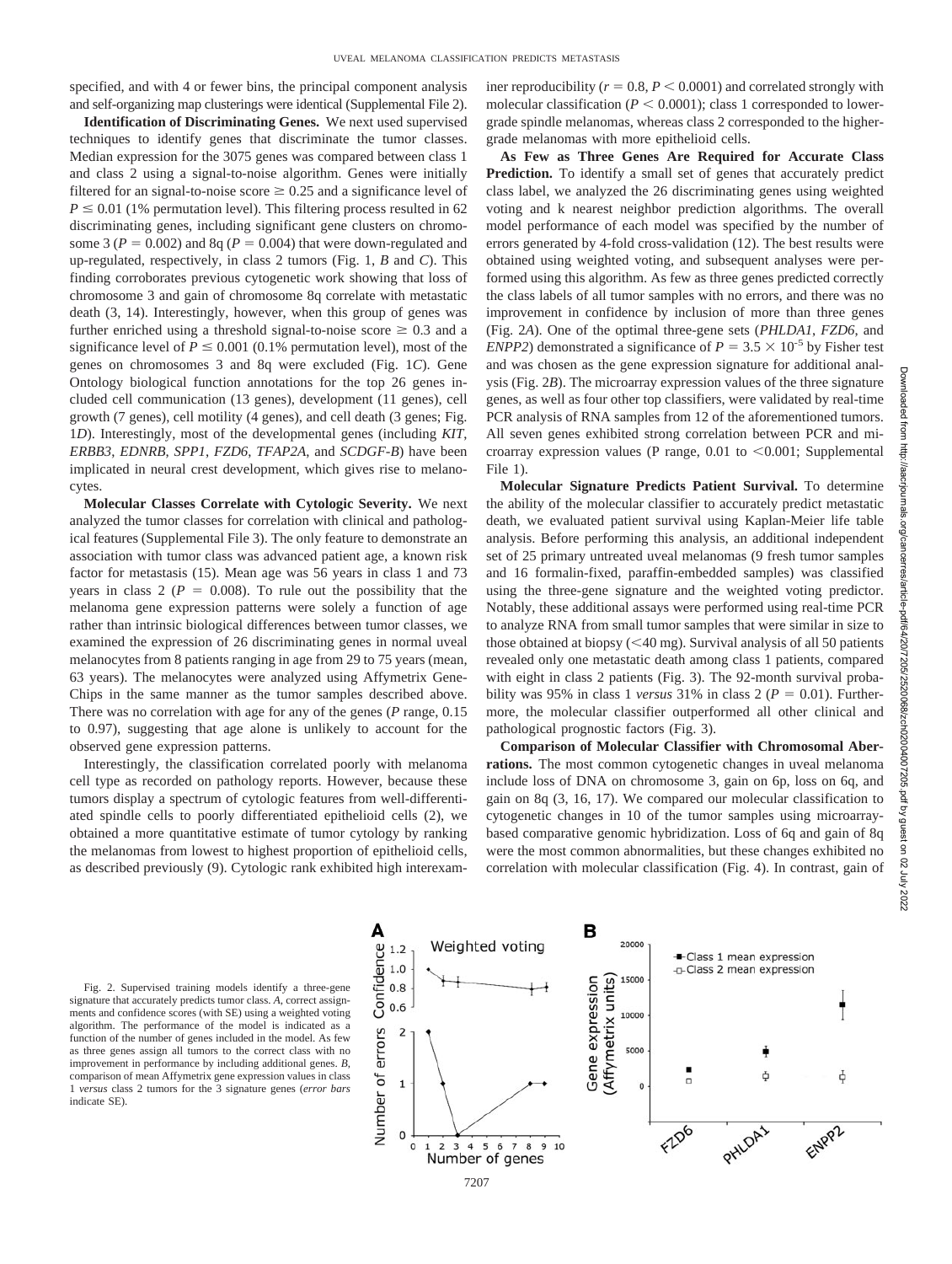chromosome 6p, which is associated with a more favorable prognosis (16), was observed in four of five class 1 tumors and no class 2 tumors. On the other hand, loss of chromosome 3, which is associated with poor prognosis  $(3, 17)$ , was detected in four of five class 2 tumors but no class 1 tumors. However, one tumor (MM27) that caused metastatic death was classified by gene expression signature as class 2, but it did not exhibit chromosome 3 loss. Taken together, these findings indicate that the changes on chromosomes 3 and 6p correlate strongly with our molecular classification, but the latter may detect some high-risk patients that are missed by chromosomal analysis alone. The potentially superior prognostic value of the molecular classifier is supported by the paucity of discriminating genes on chromosome 3 and 8q in our final group of 26 highly discriminating



Fig. 3. The gene expression signature accurately predicts metastatic death. Kaplan-Meier survival analysis in 50 uveal melanoma patients. Molecular class indicates class label using the gene expression signature. Pathology indicates the predominant tumor cell type indicated on the official pathology report. Other clinical features are indicated. All deaths were due to melanoma metastasis. Statistical significance is indicated for each parameter.



Fig. 4. Comparison of molecular classification and microarray-based comparative genomic hybridization in 10 primary uveal melanomas. Diagrams depict genome-wide comparative genomic hybridization analysis of a chromosomes (in numerical order from left to right, except the X chromosome), with the locations of chromosomes 3, 6, and 8 indicated. Deviations above and below the midline indicate increased and decreased DNA copy number, respectively. The molecular tumor class based on gene expression array is indicated by a *blue* or *red box* (class 1 or class 2, respectively). A summary of DNA copy number changes detected by comparative genomic hybridization is indicated by *up* or *down arrows* for chromosomes 3, 6p, 6q, and 8q. Absence of an arrow indicates no significant change from normal DNA copy number.

genes (Fig. 1*C*). Furthermore, two of the discriminating genes on chromosome 8q—*ENPP2* and *FZD6*—are down-regulated (rather than up-regulated as expected) in class 2 tumors (Fig. 1*B*).

These studies reveal an unexpected binary clustering of uveal melanomas into distinct low-grade and high-grade groups (class 1 and class 2, respectively) based on gene expression profiling. This novel molecular classification exhibited prognostic accuracy superior to clinical and pathological factors, and it also may outperform chromosomal analysis, although this finding needs to be confirmed using a larger data set. Cytologic tumor ranking was useful to establish a correlation between the molecular classification and cytologic severity, but such grading techniques are not practical for clinical use. In contrast, we show that the molecular classification requires a remarkably small number of genes and can be assayed using a small biopsysize tumor sample, indicating that this classification may be readily adaptable for clinical testing. In addition, the small number of genes reduces the risk of overfitting the data (18). On the basis of these results, we are currently planning a prospective multicenter study to develop a practical clinical assay that can provide prognostic information to guide management in individual patients.

#### **Acknowledgments**

We thank Morton Smith for cytologic ranking of pathology slides, Arthur Polans for protocol describing RNA extraction in paraffin-embedded tissue, and Randy Davis at the Microarray Shared Resource of the Comprehensive